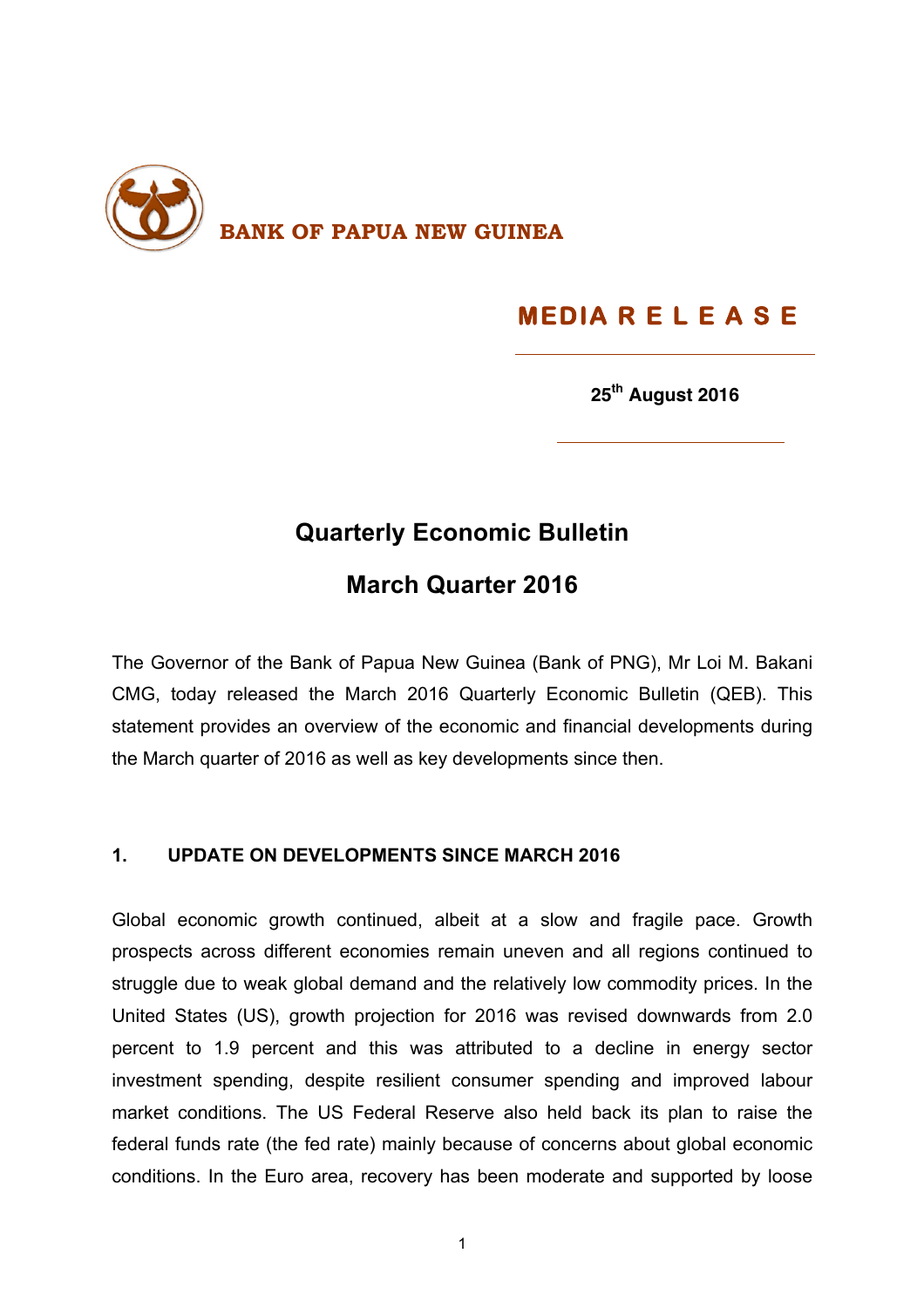monetary policy, low oil prices and a slight increase in government spending. However, weak external demand, renewed domestic uncertainties and broader geopolitical risks continue to weigh heavily on confidence and economic activity. In the United Kingdom (UK), growth weakened amidst the uncertainty surrounding the vote on UK's exit from the European Union (Brexit). The simple majority voting result for UK to exit occurred on 23 June and resulted in a collapse of the financial markets and the pound hitting its lowest exchange rate against the US dollar in over 30 years on 24 June. While the full economic impact of Brexit is unclear, the economy will face a period of prolonged uncertainty. In Japan, growth stagnated, reflecting weaker private consumption which more than offset gains in real income. Exports fell as a result of weak external demand and there were limited benefits from the 2015 yen depreciation. Despite this, labour market conditions continued to improve in Japan. With all these uncertainties surrounding the global economy, both the International Monetary Fund (IMF) and the World Bank (WB) revised downwards their growth forecasts for 2016 from 3.2 percent to 3.1 percent and 2.9 percent to 2.4 percent, respectively.

Governor Bakani noted that although international prices for some commodities have generally recovered from their lows in early 2016, most commodities remain well supplied making significant price increases unlikely. The World Bank expects oil price in 2016 to be around US\$41.0 per barrel, which is a downward revision from their earlier forecast of US\$51.0 per barrel made in January. The Governor explained that in 2016, revenue from oil and some other major export commodities will be lower than budgeted and encourages the Government to continue to be vigilant to cut non-essential spending and reprioritize expenditure in priority areas. The announcement by the Government to introduce a Supplementary Budget in the current sitting of Parliament is timely and appropriate.

The Governor confirmed the announcement of the Government's borrowing from the international financial market as budgeted for in 2016. He stated that this external financial support would provide budgetary financing and also assist to increase the level of foreign exchange reserves, and relieve the domestic market as the main source of budgetary financing. Given the country's very low external debt level and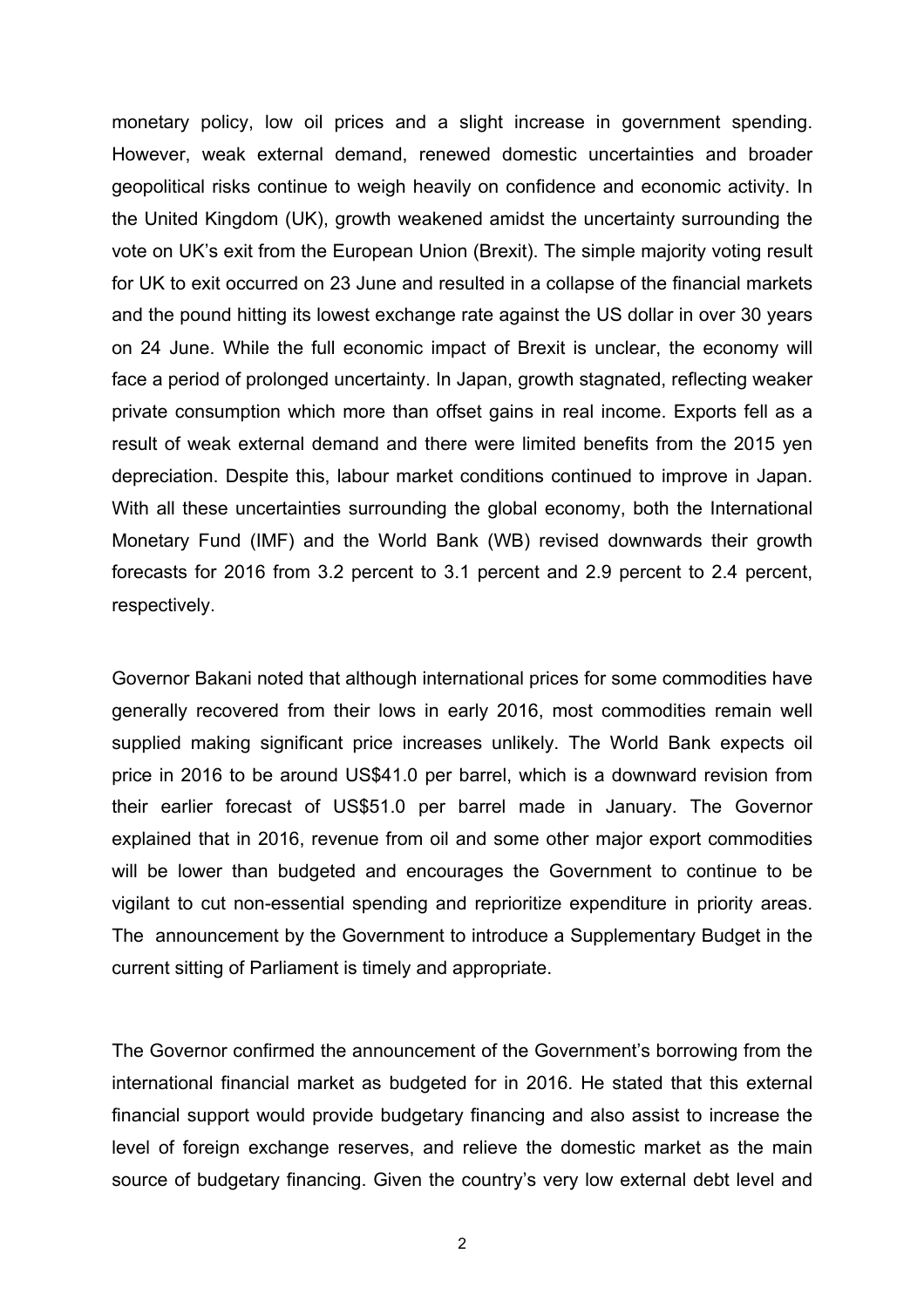credible debt servicing track record, the Government has the capacity to source external financing to cover its budgetary needs for the next 2 years, and continue to have the Debt/GDP ratio remain within the limit of the Fiscal Responsibility Act. It is expected that these debt can be serviced from LNG taxes once the accelerated depreciation of the PNG LNG project assets is over after 3 years from now. Apart from this, the development of few major pipeline mineral and LNG projects would provide relief for the Government budget and foreign exchange reserves.

Governor Bakani stated that although the current account turned into surplus since the LNG exports commenced in 2014, the capital account is still in deficit. This implies that the LNG export revenue are retained offshore and has not been coming into the country in the form of taxes to Government. As long as the PNG LNG project is using the accelerated depreciation allowance, which exempts it from payment of taxes on profits, the domestic payments by the project will continue to be for its operating expenditures, dividends and royalties and development levies to landowners and Provincial Governments, paid on the well head value of output. On this note, the Governor assured the landowners and Provincial Governments of the PNG LNG project that the Royalties and Development Levies are safe in the respective trust accounts held at the Central Bank.

Governor Bakani continues to echo the message for the Government to increase its efforts to grow the traditional sectors, mainly agriculture, to reduce its dependency on the mineral sector and sustain the economy over the long term. Given the efforts already to invest in infrastructure, this should open the rural areas to domestic and international markets, and introduce advance cultivation technologies. It is very encouraging to learn that the Government has reached agreement to develop few major integrated agriculture ventures in different provinces. In addition, the emphasis on development of the SME and tourism sectors is encouraging. These sectors are expected to be the main source of employment and income generation for the population.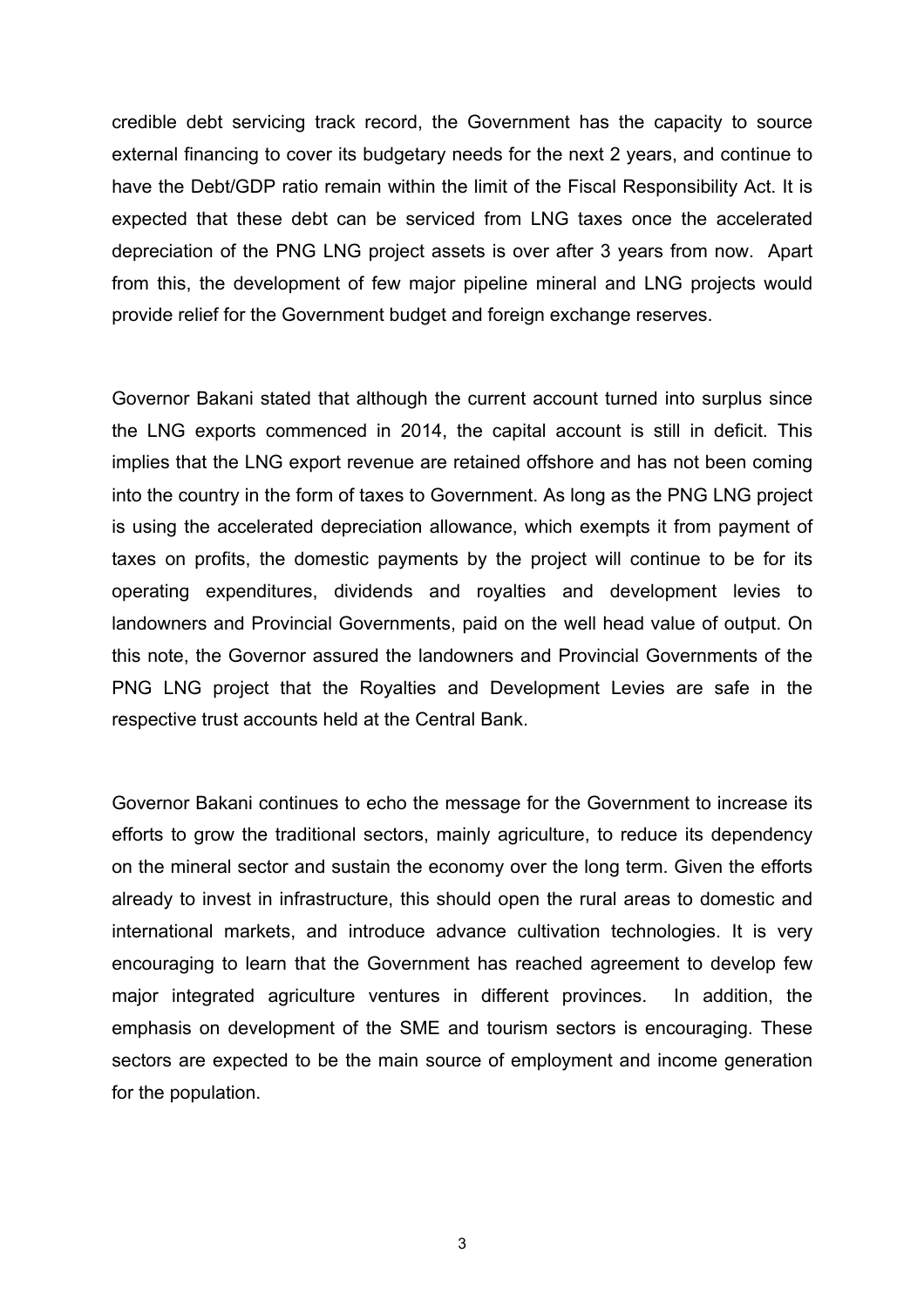On the domestic foreign exchange market, Mr. Bakani confirmed that there have been some good foreign currency inflows stemming from resumption of operation of the Ok Tedi mine, combined with increased coffee, cocoa and palm oil exports. This has resulted in the stability of the kina exchange rate at US\$0.3160 from June to late July 2016. The Bank's analysis showed that over the recent months in particular, the foreign exchange inflows in the spot market together with the Central Bank's interventions were sufficient to clear most of the trade related demand for foreign exchange. The Governor noted that in spite of this, most of the spot foreign exchange inflows were used by commercial banks for other purposes, and not all were used to clear outstanding orders. As a result, the volume of outstanding orders for foreign currency remained high. The Bank is continuously assessing the various practices of the commercial banks and outstanding orders to determine the level of genuine import orders, and make the foreign exchange market operate more smoothly and efficiently.

The Governor reiterated the call for exporters to utilize the benefit of the low kina exchange rate to increase production and exports in efforts to raise needed foreign exchange. Given the substantial depreciation of the kina exchange rate of around 36 percent since April 2012 to August 2016, the Bank does not believe any further large depreciation of the kina would clear the foreign exchange market, but rather increase inflationary pressures. Mr Bakani emphasized that while any further depreciation of the kina would be beneficial to few exporters, the effects on prices for consumer items would be harmful for the whole population. This is already evident with the annual inflation rate to June 2016 of 6.8 percent, compared to 6.5 percent in March 2016.

The level of gross foreign exchange reserves on  $29<sup>th</sup>$  July 2016 was K5,057.1 (US\$1,620.8) million, which represents 11.5 months of total and 18.3 months of non-mineral import covers. As of 23<sup>rd</sup> August 2016, the level of foreign exchange reserves was K5,457.2 (US\$1,749.0) million.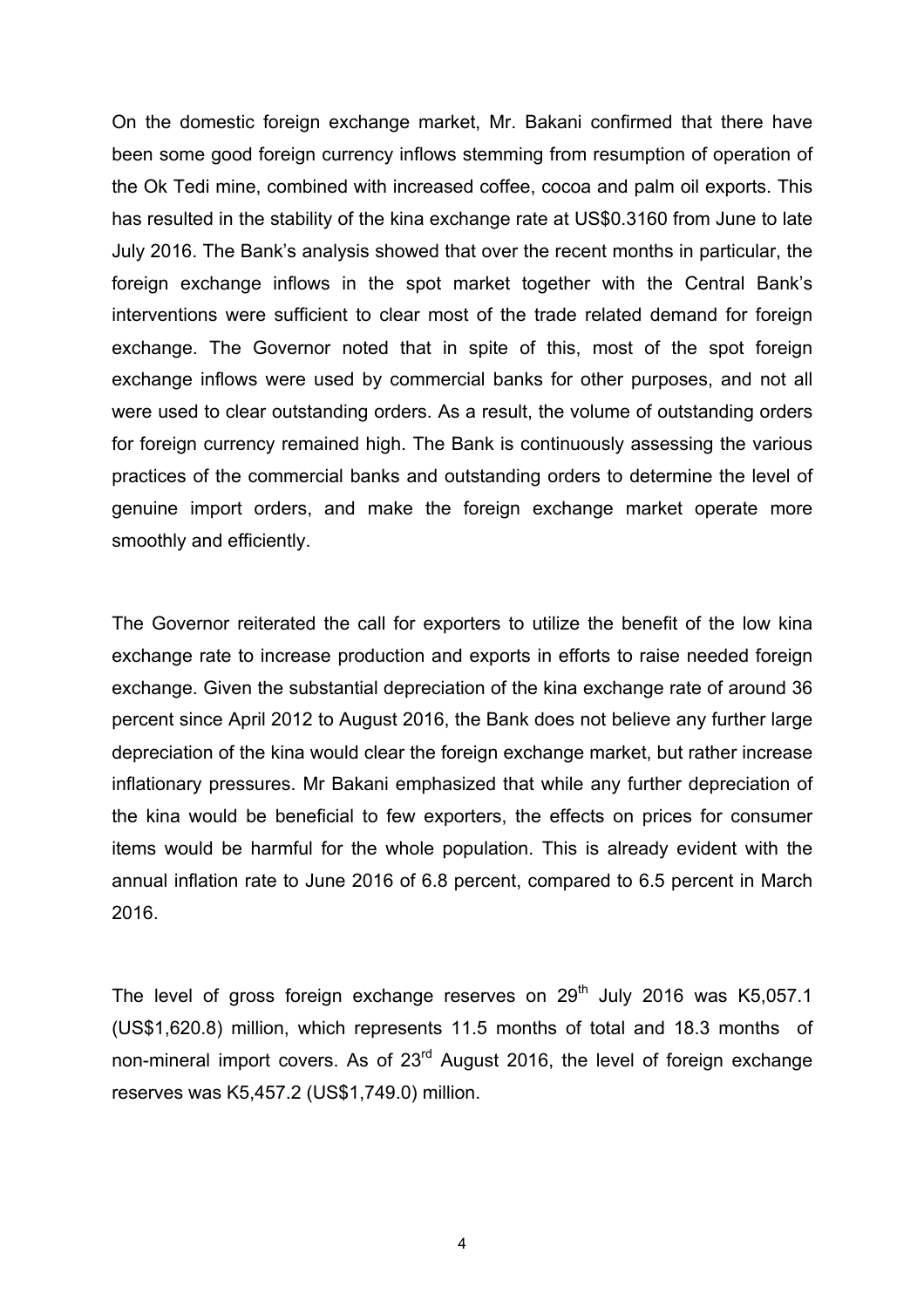#### **2. OVERVIEW OF THE DEVELOPMENTS IN THE MARCH QUARTER OF 2016**

Economic indicators available to the Bank of Papua New Guinea (the Bank) show that domestic economic activity continued to grow at a slow pace in the March quarter of 2016, amidst low international commodity prices and the continued closure of Ok Tedi mine for most of the quarter. An increase in the level of total private sector employment in the quarter, following a decline in the second half of 2015, and a surplus in the overall balance of payments in the quarter, in contrast to a deficit in the corresponding quarter of 2015, are indicative of the growth. The end of the El Nino drought provided some relief and contributed to the growth through increased production and export of a few export commodities as well as increased subsistence production. The kina depreciated against all the major currencies with the exception of the British pound, resulting in the Trade Weighted Index (TWI) declining by 4.3 percent. The annual headline inflation was 6.5 percent in the quarter, compared to 6.4 percent in the previous quarter. The Bank considered this inflation outcome as manageable and therefore maintained its neutral stance of monetary policy by keeping the monthly KFR at 6.25 percent throughout the March quarter.

Data from the Bank's Business Liaison Survey (BLS) show that the total nominal value of sales in the private sector declined by 2.9 percent in the December quarter of 2015, compared to a decline of 10.3 percent in the September quarter. Excluding the mineral sector, sales declined by 3.1 percent, following a decline of 3.0 percent in the previous quarter. By sector, sales declined in the manufacturing, retail, wholesale and mineral sectors, while it increased in the agriculture/forestry/fisheries, finance/business and other services, transportation and construction sectors. By region, sales declined in the Momase, Southern, Highlands and Morobe regions while it increased in the NCD and the Islands region. In 2015, the total value of sales decreased by 14.9 percent, while excluding the mineral sector, it declined by 4.4 percent.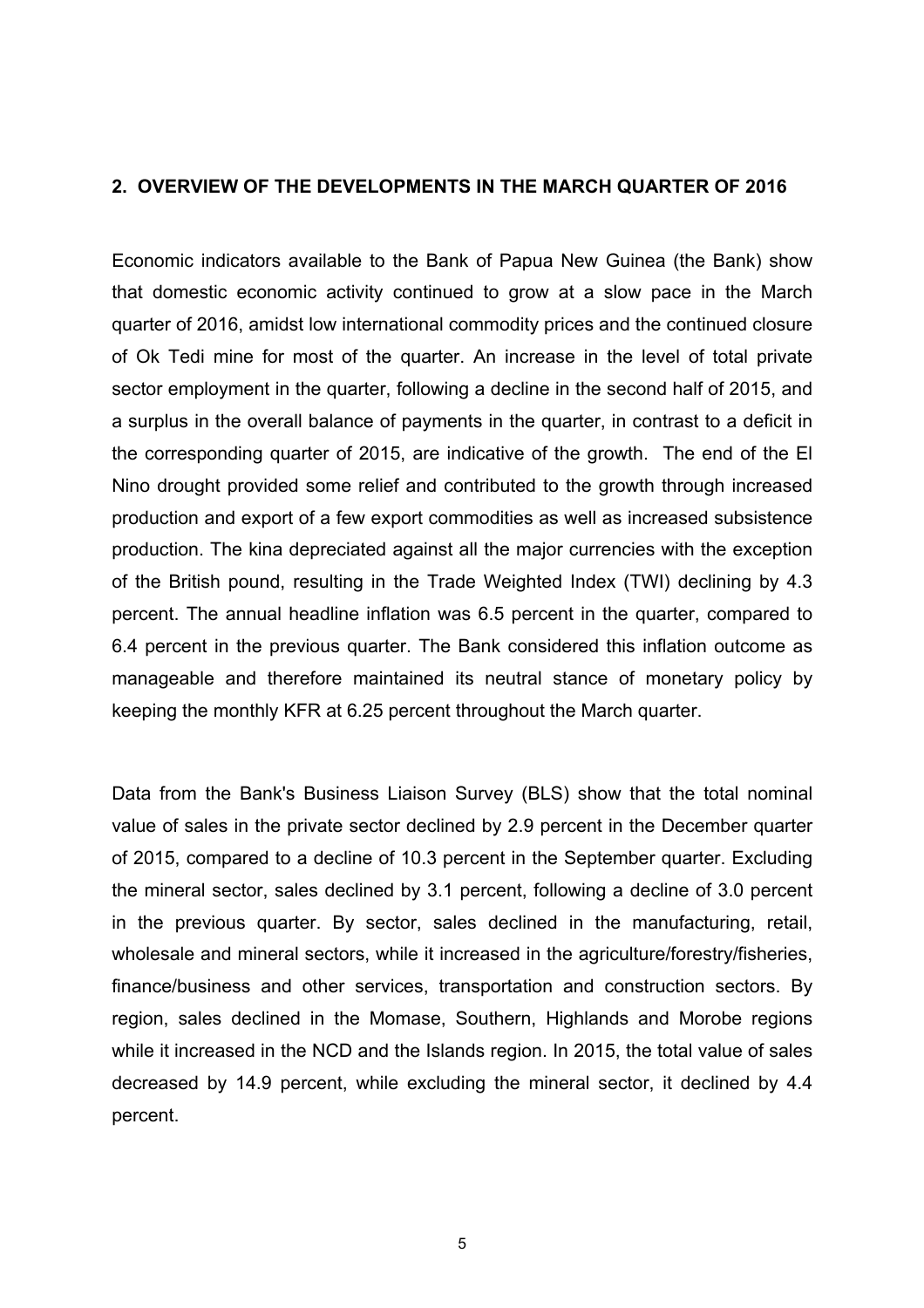The Bank's Employment Index shows that the level of employment in the private sector increased by 1.6 percent in the March quarter of 2016, following a decline of 3.5 percent in the December quarter of 2015. Excluding the mineral sector, the level of employment increased by 1.5 percent, with increases in all sectors except the construction and retail sectors. By region, employment increased in the Highlands, Southern, Morobe and Islands regions, while it declined in the NCD and Momase regions. Over the year to March 2016, the total level of employment declined by 3.1 percent, while excluding the mineral sector, it declined by 3.8 percent.

The Governor noted that the quarterly headline inflation, as measured by the Consumer Price Index (CPI), increased by 1.6 percent in the March quarter of 2016, compared to an increase of 1.9 percent in the December quarter of 2015. There were price increases in the 'Alcoholic beverages, tobacco and betelnut', 'Health', 'Household equipment', 'Transport', 'Clothing and foot wear', 'Recreation', 'Miscellaneous', 'Restaurants and hotels', 'Food and non-alcoholic beverages' and 'Communication' expenditure groups. The 'Education' expenditure group recorded no change, while the 'Housing' expenditure group recorded a decline. Prices increased in all urban centres. The annual headline inflation to March 2016 was 6.5 percent, compared to 6.4 percent in the December quarter of 2015.

During the March quarter of 2016, the average daily kina exchange rate depreciated against all major currencies except the British pound. It depreciated against the US dollar by 3.2 percent 0.3185, the Australian dollar by 3.4 percent 0.4556, the Japanese yen by 8.0 percent to 37.9480, and the euro by 3.9 percent to 0.2804. It appreciated against the pound sterling by 2.5 percent to 0.2219. The slowing global economy, lower trade and international commodity prices as well as domestic conditions continue to hamper the kina's performance. These movements resulted in the average daily Trade Weighted Index (TWI) declined by 4.3 percent to 32.7.

Governor Bakani mentioned that the weighted average kina price of Papua New Guinea's exports in the March quarter of 2016 declined by 15.9 percent, compared to the corresponding quarter of 2015. There was an 18.8 percent decline in the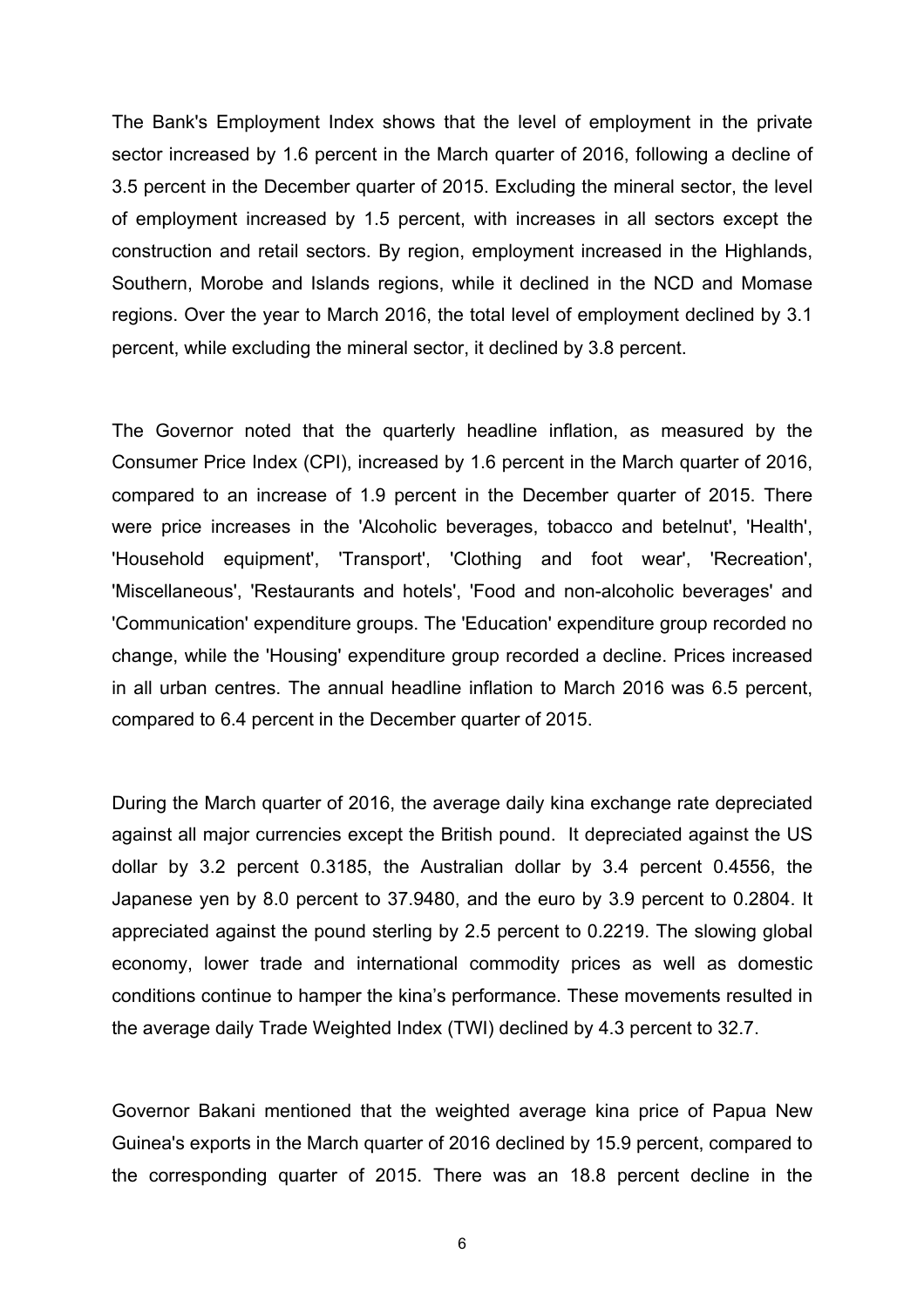weighted average kina price of mineral exports, accounted for by lower gold, copper, crude oil, nickel, cobalt and condensate prices. For the agricultural, logs and marine product exports, excluding refined petroleum product exports, the weighted average kina price declined by 3.3 percent with lower kina prices of coffee, copra oil, palm oil, rubber and marine products. Excluding logs, the weighted average kina price of agricultural and marine product exports declined by 5.6 percent in the March quarter of 2016, compared to the corresponding quarter of 2015. The decline in kina export prices stemmed from lower international commodity prices.

The balance of payments recorded an overall surplus of K366 million in the March quarter of 2016, compared to a deficit of K210 million in the corresponding period of 2015. A surplus in the current account more than offset a deficit in the capital and financial account.

The surplus in the current account was due to higher trade surplus and net transfer receipts, which more than offset net service and income payments.

The deficit in the capital and financial account came from the other investments, reflecting a build-up in the foreign currency account balances of resident mineral companies, which more than offset net Government loan drawdowns.

The level of gross foreign exchange reserves at the end of March 2016 was K5,592.8 (US\$1,806.9) million, sufficient for 11.5 months of total and 18.3 months of non-mineral import covers.

The Central Bank maintained its neutral stance of monetary policy in the March quarter of 2016 by keeping the monthly KFR at 6.25 percent. The annual headline inflation to March 2016 of 6.5 percent was within the Bank's expectations and considered manageable. During the quarter, the Bank utilised its Open Market Operation instruments in the conduct of monetary policy to manage liquidity. There was a net Central Bank Bill (CBB) issuance of K239.3 million by the Bank during the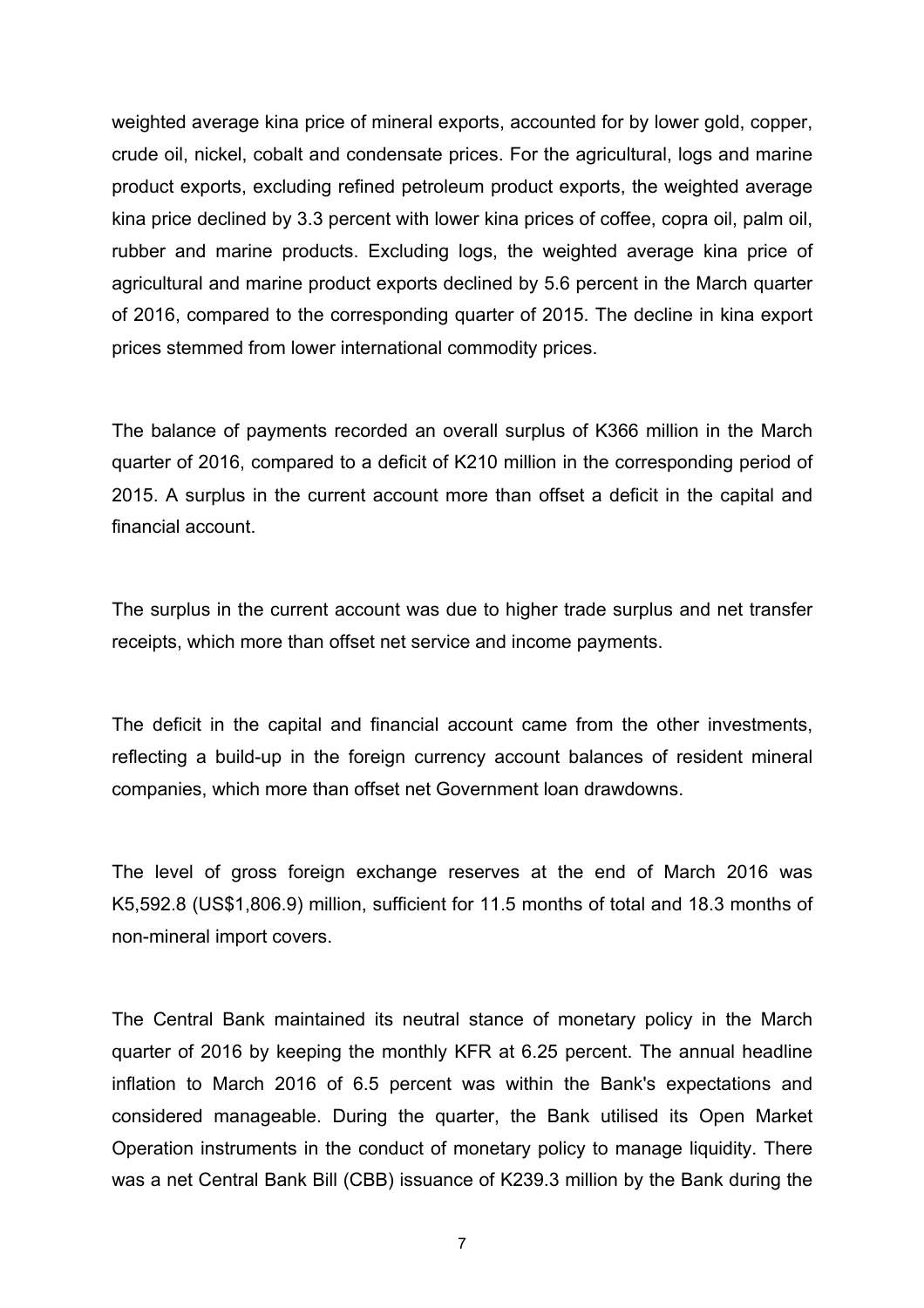quarter. Lower than expected Government revenue affected its cash flow and resulted in increased issuance of its securities. The Government made a net issuance of K632.5 million in Treasury bills, while there was a net retirement of K220.4 million in Treasury bonds (previously referred to as Inscribed stocks). The Cash Reserve Requirement (CRR) for the commercial banks was maintained at 10.0 percent during the quarter.

The average level of broad money supply (M3\*) increased by 2.6 percent in the March quarter of 2016, compared to an increase of 1.4 percent in the December quarter of 2015. This outcome was mainly influenced by an increase in net claims on the Central Government following increased issuance of securities and drawdown of Government deposits for budget financing. There were also increases in average net credit to the public non-financial corporations and the private sector to support the growth in the money supply. The average net domestic claims outstanding, excluding net claims on the Central Government, increased by 2.0 percent in the March quarter of 2016, following an increase of 3.5 percent in the December quarter of 2015. The average level of monetary base (reserve money) declined by 1.7 percent in the March quarter of 2016, following an increase of 3.1 percent in the previous quarter. This was due to decreases in both the currency in circulation and commercial banks' deposits at the Central Bank.

The net foreign assets (NFA) of financial corporations, comprising depository corporations (DCs) and other financial corporations (OFCs), declined by 2.7 percent to K7,156.3 million in the March quarter of 2016, compared to a decline of 2.2 percent in the December quarter of 2015. This resulted from a decline in the NFA of ODCs outweighing an increase in the Central Bank's NFA. The decline in NFA at ODCs was due to a fall in their foreign assets as a result of low foreign exchange inflows. The increase in NFA of the Central Bank mainly reflected an increase in the value of its investments abroad due to revaluation gains following the depreciation of the kina exchange rate. Net claims on the Central Government increased by K876.2 million to K9,278.5 million in the March quarter of 2016, compared to an increase of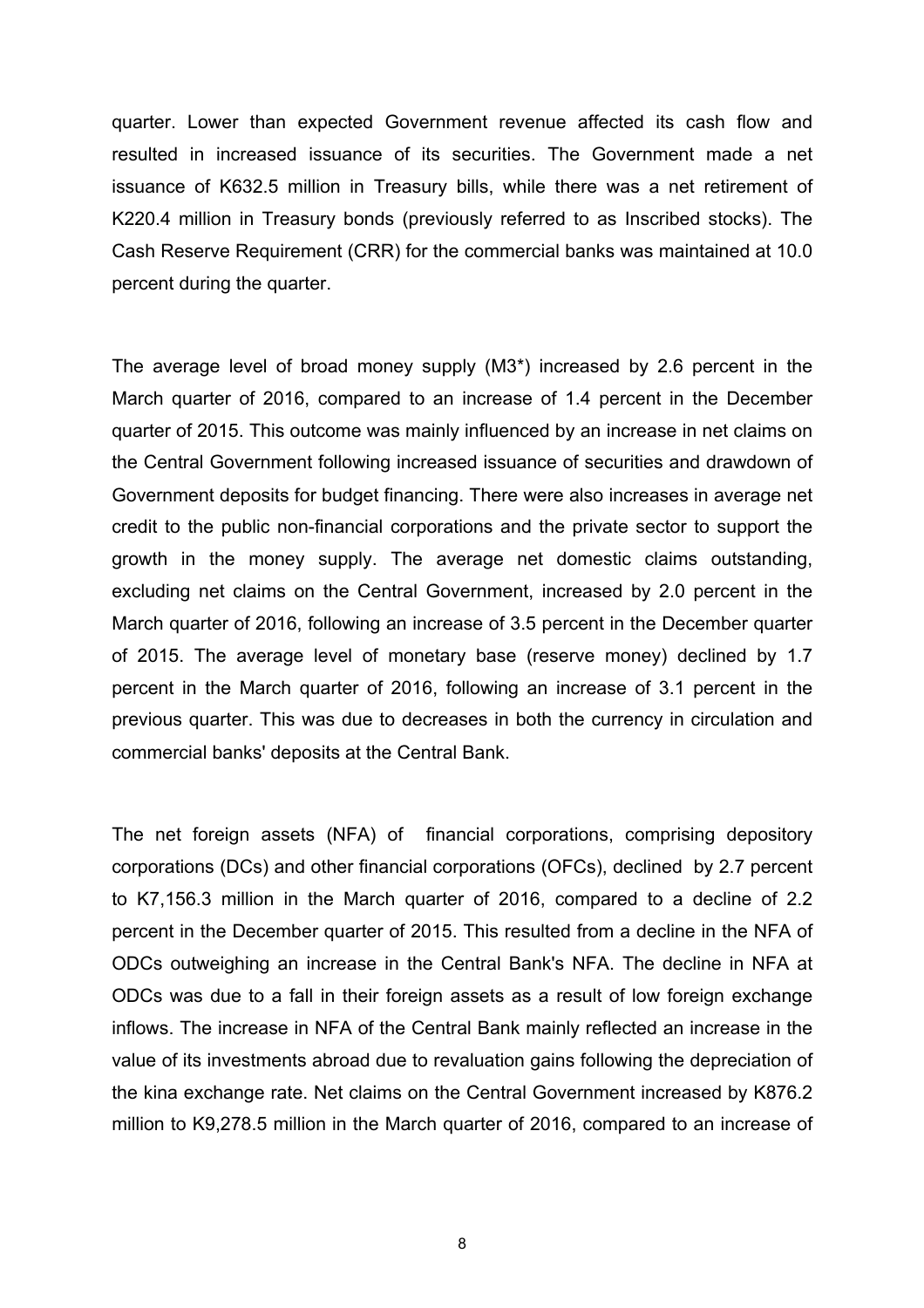K699.0 million in the previous quarter. This resulted from the increased net issuance of Government securities, especially Treasury bills for budget financing.

In the March quarter of 2016, total domestic credit extended by financial corporations to the private sector, public non-financial corporations and 'Provincial and Local level Governments' decreased by K143.4 million to K15,834.5 million, compared to an increase of K626.0 million in the previous quarter. This was mainly due to decreases of K83.8 million and K59.6 million in credit to the private sector and public nonfinancial corporations, respectively. The annualised growth in domestic credit, excluding Central Government, was a decline of 1.4 percent in the March quarter of 2016, compared to an annual outcome of 10.7 percent increase recorded in December 2015.

Governor Bakani mentioned that preliminary estimates of the fiscal operations of the National Government over the three months to March 2016 showed an overall deficit of K113.8 million, compared to a deficit of K405.1 million in the corresponding period of 2015. This represents 0.2 percent of nominal GDP.

Total revenue, excluding foreign grants, during the March quarter of 2016 was K1,588.0 million, 13.4 percent higher than in the corresponding period of 2015. This represents 12.5 percent of the budgeted revenue for 2016. The increase in revenue mainly reflected higher direct, indirect and non-tax receipts.

Total expenditure for the first three months to March 2016 was K1,701.8 million, 5.8 percent lower than in the corresponding period of 2015 and represents 11.5 percent of the budgeted appropriation for 2016. This outcome reflected both lower recurrent and development expenditures.

The deficit of K113.8 million was financed from both external and domestic sources. Net external financing of K72.7 million comprised net concessional borrowing of K80.7 million, which more than offset net loan repayments to extraordinary financing